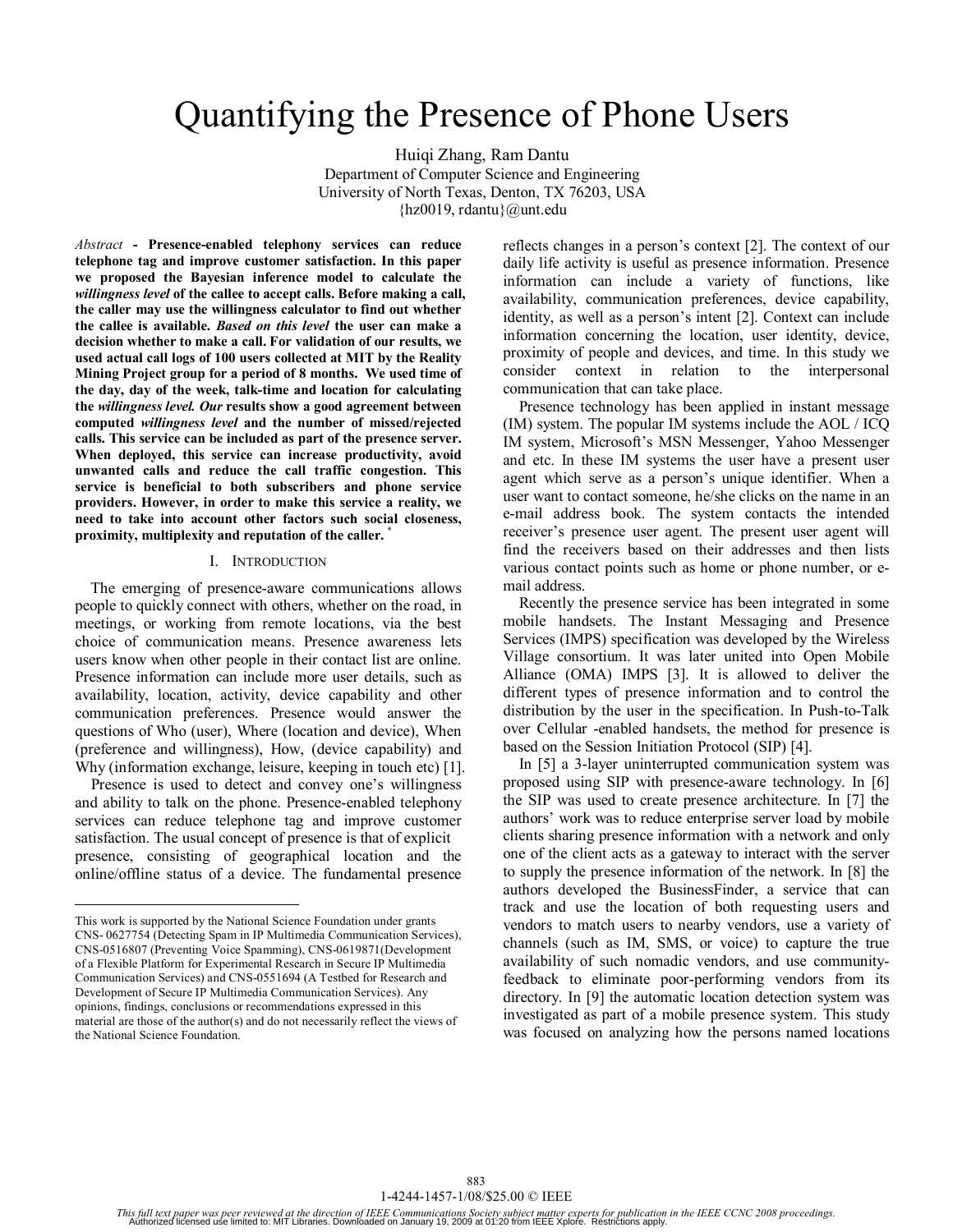and how they used location information in the context of mobile presence. In [10] the authors investigated presence-inabsence in terms of its social (Contact) and informational (Content) aspects, and the surroundings of the experience (Context).

 The existing presence servers provide presence information such as *Online, Available, Away* and *Do not disturb*. But they do not provide the presence level or willingness level. In this paper we built a model to compute the willingness level to complement this defect.

 In this paper we propose the Bayesian inference model to compute the willingness level of a receiver in a given time. In Section 2 the methodology for computing the willingness level of the callees to accept calls is described. In Section 3, we described the Bayesian inference model to compute willingness level of callees. We performed the experiments with the actual call logs and discussed the results in Section 4. Next, we verified that indeed the receiver rejected the calls when the willingness was low. The validation of our model is conducted by the actual call logs and described in Section 5. Finally, we have the conclusions in Section 6.

## II. METHODOLOGY

 When a caller wants to make a call, he would like to know if the callee is in a mood to receive a call. In other words the callers would like to know when it is a good time to call the particular callees. We estimate the chance based on the time of the day, call duration and the location.

 *Time of the day:* Everyone has his/her own schedule for working, studying, entertainment, sleeping, traveling and so on. The schedule is mainly based on the time of the day and day of the week. The callees do not want to take calls during their busy hours or sleeping.

 *Call duration:* The call duration is how long both caller and callee want to talk each other. The longer the call duration is, the more willing to talk each other for the caller and callee are.

 *Location:* The callee mostly would not like to take the calls when he/she is working at particular location and would like to take the calls at home. So we estimate the callee's willingness to take the call based on the callee's location.

 *Unwanted call rate:* we define the unwanted call rate as a ratio of number of missed calls to the number of calls at given time period.

 The caller usually wants to know the callee's willingness and based on that decides whether to initiate a call. From the network traffic control point of view, this can reduce traffic congestion since the caller knows the callee's willingness level so the caller might not initiate a call and also save the caller's available minutes. Therefore, we propose the Willingness Calculator (WC) for computing the willingness level of the callee, which can be deployed at the callee's Home Location Register (HLR in a cellular network). The WC service flow diagram is shown in Fig. 1.



Fig.1 Basic service flow diagram

 We foresee a button on the phone called "presence" and caller dials a number and presses this button instead of a dial button. Then, phone sends a request to the WC for callee's willingness level. Next, the WC take the information of current time of the call, current weekday/weekend, the callee's location information, and the call history from the database. The WC computes the willingness level based on the Bayesian inference method and forwards the result to the caller. The caller can decide whether or not to initiate the call based on the willingness level of the callee.

 *Real-life traffic profile***:** In this paper, the actual call logs are used for analysis. These actual call logs are collected at MIT [11] by the Reality Mining Project group for a period of 8 months. This group collected mobile phone usage of 100 users which including their user IDs (unique number representing a mobile phone user), time of calls, call direction (incoming and outgoing), incoming call description (missed, accepted), talk time, and tower IDs (location of phone users). These 100 phone users are students, professors and staffs. The collection of the call logs is followed by a survey of feedback from participating phone users for behavior patterns such as favorite hangout places, service provider, talk time minutes, phone users' friends, relatives and parents. We used this extensive dataset for our willingness level analysis and validation of 10 sample users in this paper. More information about the Reality Mining Project can be found in [11].

 We used Bayesian inference method to build our model to compute willingness level of callees to accept incoming calls. Bayesian inference uses a probability model for both observed and unobserved quantities. It uses probability to express knowledge about unknown quantities. Let X and Y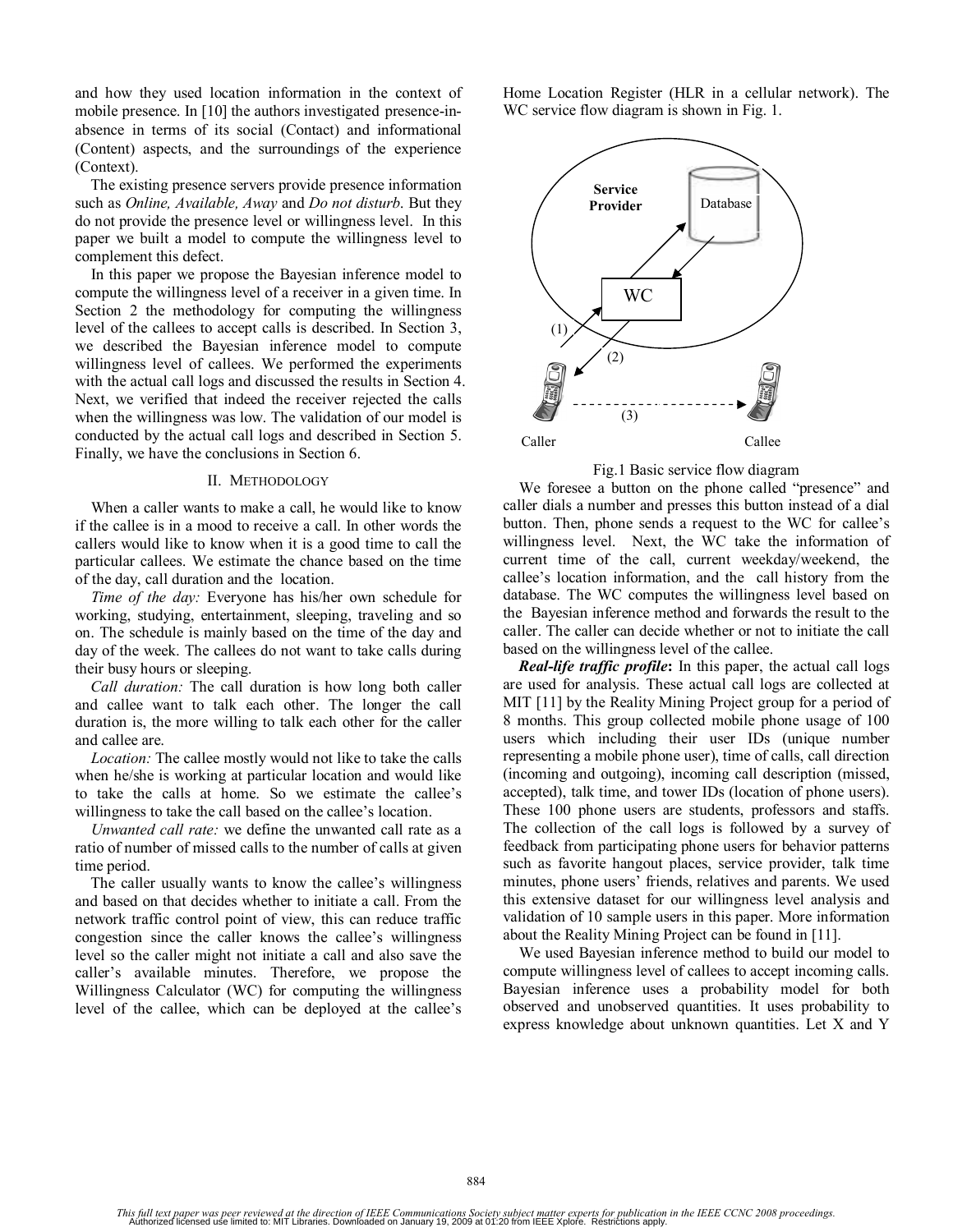be two events. By conditional probability rule [12], the probability of an event X given Y is

$$
P(X \mid Y) = \frac{P(X, Y)}{P(Y)}\tag{2.1}
$$

where  $P(X, Y)$  is joint probability.

By the chain rule of conditional probability [2], we have

$$
P(X, Y) = P(X | Y)P(Y) (2.2)
$$

Since it does not matter to choose the order of X and Y in the equation (2.2), we have

 $P(Y, X) = P(Y | X)P(X)$  (2.3) Since  $P(X, Y) = P(Y, X)$ , we have

 $P(X | Y)P(Y) = P(Y | X)P(X)$ .

Thus, we have Bayes' theorem:

$$
P(X | Y) = \frac{P(Y | X)P(X)}{P(Y)}
$$
 (2.4)

In equation 2.4,  $P(X | Y)$  is called posterior probability,  $P(Y | Y)$  $X$ ) is referred to as likelihood and  $P(X)$  is prior probability.

## III. SYSTEM MODEL

 To find the willingness level of a user to accept a phone call at a particular time of the day, we use Bayesian inference method.

Willingness by number of calls

$$
P_f(T_i, D_j, Loq) = P_f(T_i)P_f(D_j)P_f(Loq | T_i, D_j)
$$
(3.1)

$$
P_f(T_i | D_j, LoC_j) = \frac{P_f(D_j | T_i, LoC_j)P(T_i | LoC_j)}{P(D_j | Loc_l)}
$$
(3.2)

Where  $T_i$  is time interval, i = 0, 1, 2, ...23, (e.g.  $T_0$ : 0 – 1 O'clock),

*D<sub>i</sub>* is a day, j=1,2, …, 7 ie. *D*<sub>1</sub> = Sunday, *D*<sub>2</sub> = Monday, ...  $D_7$  = Saturday.

 $Loc<sub>1</sub> = location name, l=1, 2, ...n$ 

$$
P_f(T_i = t) = \frac{number\_of\_cells\_in\_interval_t}{total\_number\_of\_cells} \tag{3.3}
$$
\n
$$
P_f(D_j = Sunday) = \frac{number\_of\_cells\_on\_Sunday}{total\_number\_of\_cells} \tag{3.4}
$$

$$
P_f(D_j | T_i, Log) = \frac{P_f(T_i | D_j, Log)P(D_j | Log)}{P_f(T_i | Log)} \tag{3.5}
$$

 We computed the willingness for each hour for all weekdays and weekend.

### IV.EXPERIMENT RESULTS AND DISCUSSION

 We calculated the willingness level to receive calls and the corresponding unwanted call rate for users for one hour interval from  $0 - 23$  O'clock from Sunday to Saturday.

 In the Figs. 2 and 3 the x-axis indicates the calling time for incoming as well as outgoing calls for 24 hours on Sunday and Monday and the y-axis indicates the willingness level for a second year graduate student user. In this graph, missed calls are considered as unwanted calls and these are compared with willingness level. When the willingness level is low, then there are more missed calls.

 Fig. 2(b) describes the willingness calculated based on total talk time. From Fig. 2 (a) and (b) we can see that when the user is more wiling to receive calls, then less missed calls. The receiver is missing calls means these are unwanted calls at a given time. For example, in Fig. 1 (a) the willingness level is 0.7 (70%) and corresponding unwanted call rate is 0.28 (28%) between 2 to 3 O'clock. One more example, the willingness level is 0.2 (20%) and the corresponding unwanted call rate is 0.33 (33%) between 0 to 1 O'clock.



Fig. 2 Willingness level on Sundays. (a) willingness level compared to unwanted call rate (rejected/missed) (b) computed willingness level based on talk time

 Fig. 3 shows the willingness level of this user on Mondays. From Fig. 3 (a) and (b) we can see that higher willingness level corresponds to lower unwanted call rate. For example,

This full text paper was peer reviewed at the direction of IEEE Communications Society subject matter experts for publication in the IEEE CCNC 2008 proceedings.<br>Authorized licensed use limited to: MIT Libraries. Downloaded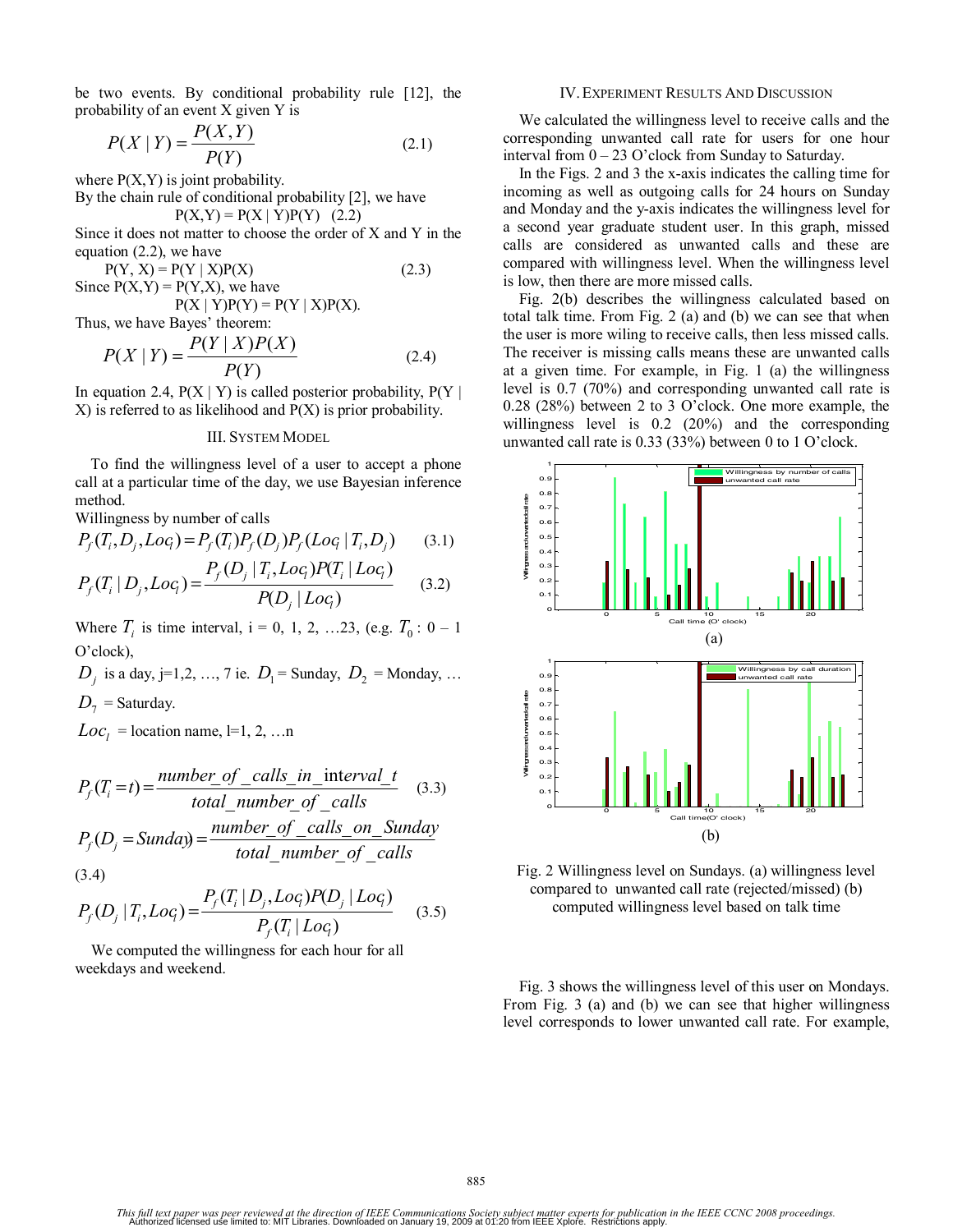in Fig. 3 (a) the willingness level is 0.84 (84%) and the corresponding to unwanted call rate is 0.1 (10%) between 0 to 1 O'clock. Next, the willingness level is 0.1 (10%) and the corresponding to unwanted call rate is 0.5 (50%) between 23 to 0 O'clock.



Fig. 3 Willingness level and unwanted rate on Monday. (a) Willingness level and unwanted rate by number of calls (b) Willingness level and unwanted rate by call duration

 Fig. 4 shows the willingness level of this second year graduate student user based on the number of calls he received from Sunday to Saturday. Here x-axis represents time of the day, and the y-axis represents 7 days of a week. The first unit on the y-axis represents Sunday and the last unit represents Saturday.



Fig.4 Willingness level during 24 hours from Sunday to Saturday

 Fig. 5 shows the willingness level of this user based on the location. From Fig. 5 we can see that the callee is more likely to take calls at home.





 Another callee's willingness level, who is a fifth year Ph.D. student, based on location is shown in Fig. 6. From Fig. 6 we can see that this callee is more likely to take calls at the place "ny" than that at home.



Fig. 6 Willingness level based on location

## V. VALIDATION

 To evaluate the accuracy of our model, we use actual call logs of 100 phone users and randomly choose 10 phone users. These users include students, professors and staffs. This data was collected during a period of 8 months. We have used the first six months of data and computed the willingness level for the next two months. Next, we validate this willingness with respect to number of missed or rejected calls.

 The accuracy is measured by the unwanted call rate over the range of different willingness levels. The unwanted call rate is a ratio of number of missed calls to the total number of calls at given time period. The assumption is that a missed call is an unwanted call.

 Table 1 and Fig. 7 describe the experimental results for 10 phone users. Table 2 describes the accuracy of our results. In this table, we calculated several statistical parameters of willingness level. In Tables 1 and 2 the results show that our model achieves good performance with high accuracy. For example, when the willingness level is 0 - 30%, the average